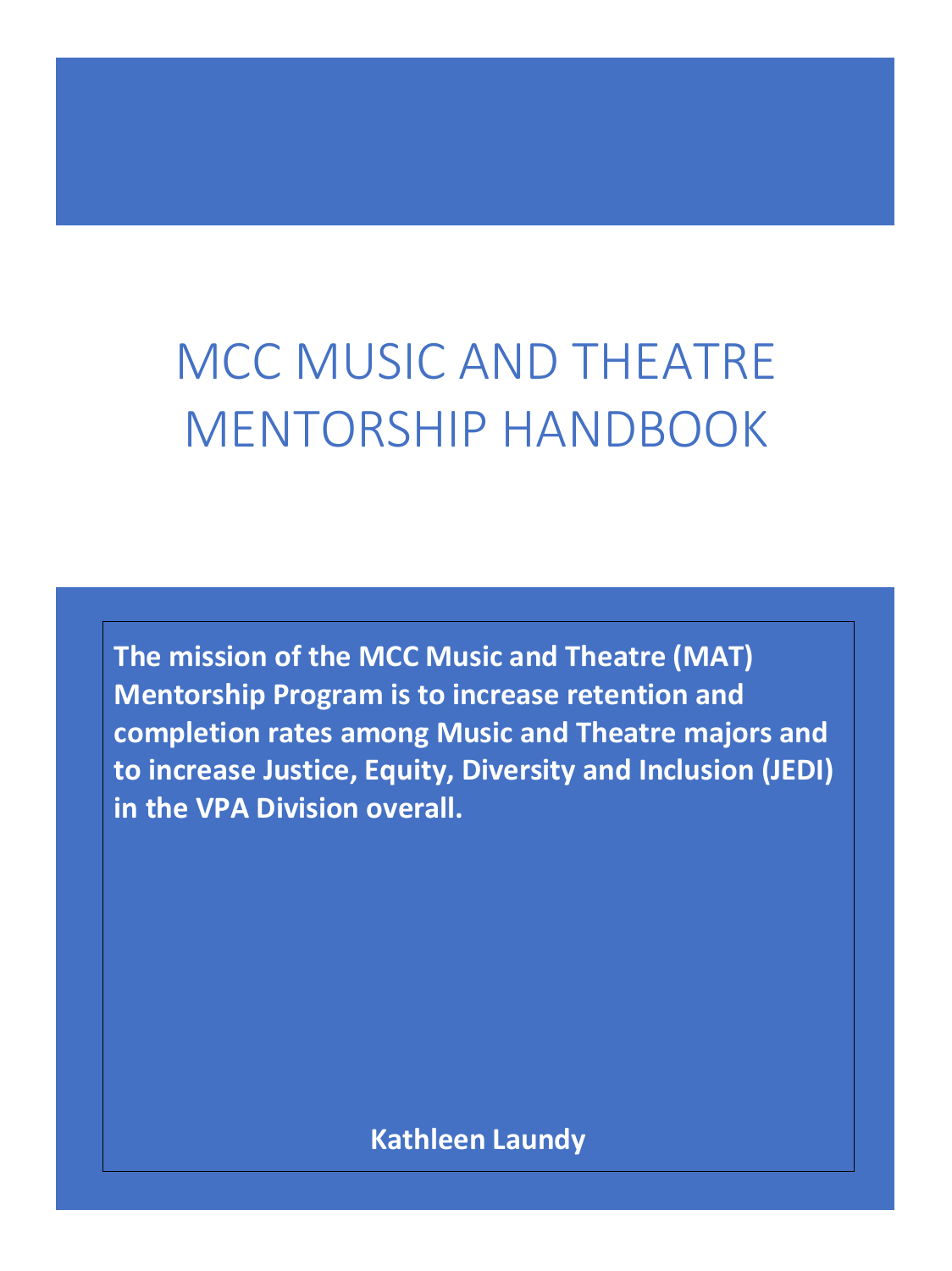# **Expectations of Mentors**

# **Mentors will:**

- Complete background checks.
- Complete FERPA training.
- Complete other training as required.
- Meet with students regularly.
- Work with students to set goals for the semester.
- Encourage students to meet with their professors and academic advisor.
- Follow up with non-responsive students.
- Be knowledgeable of campus and community resources and know when to refer students to them.
- Keep all student information confidential unless there is a chance that there is self-harm or harm to others.

# **Mentees will:**

- Fill out a short survey about your background, family, identities, and goals.
- Rank your top three mentors and be assigned one of them by Laundy.
- Keep appointments with mentors and give advanced notice if you can't keep a meeting.
- Do homework assigned by mentors.
- Make an honest effort to work on yourself and have a good attitude.
- This is a professional relationship, be respectful of your mentor's time. Have healthy boundaries—do not ask your mentor for money or rides. Do not call your mentor in the middle of the night.

# **Mentor/Mentee Meetings**

#### **Scheduling The Meeting**

- The Mentor should introduce themselves by email or phone call.
- Mentors should always leave contact information for the student to be able to reach you.

#### **During the Meeting:**

- Mentors should record all zoom meetings and inform the mentee that all meetings will be recorded but not shared unless there is a chance of harm to self or others.
- If meetings are taking place face to face, meetings should be on the MCC campus.
- Mentors should Introduce themselves and thank mentees for coming.
- Get to know the student. Ask general questions about their situation.
- Mentors should approach students with care and sensitivity, remind the student that you are there to help.
- Based on the information provided, discuss the student's areas of concern.
- Mentors should have an understanding of the many resources available on campus.
- Mentors will ensure a date and time has been selected for the next meeting prior to the close of the current meeting.
- Mentors and Mentees should make any notes about what is expected before the next meeting.

#### **After the Meeting:**

- Send an email to the student thanking them for coming in, reviewing the items to be completed for the next meeting, and recommending any needed campus resources.
- Confirm next meeting. Put it in writing.

#### **For NO SHOW students:**

- You are responsible for contacting your assigned student and encouraging them to meet with you oneon-one, phone, or zoom.
- All mentors are expected to aim for 100% success rate of meeting with their students.
- If your mentee is still a no-show, let Laundy know and she will deal with it.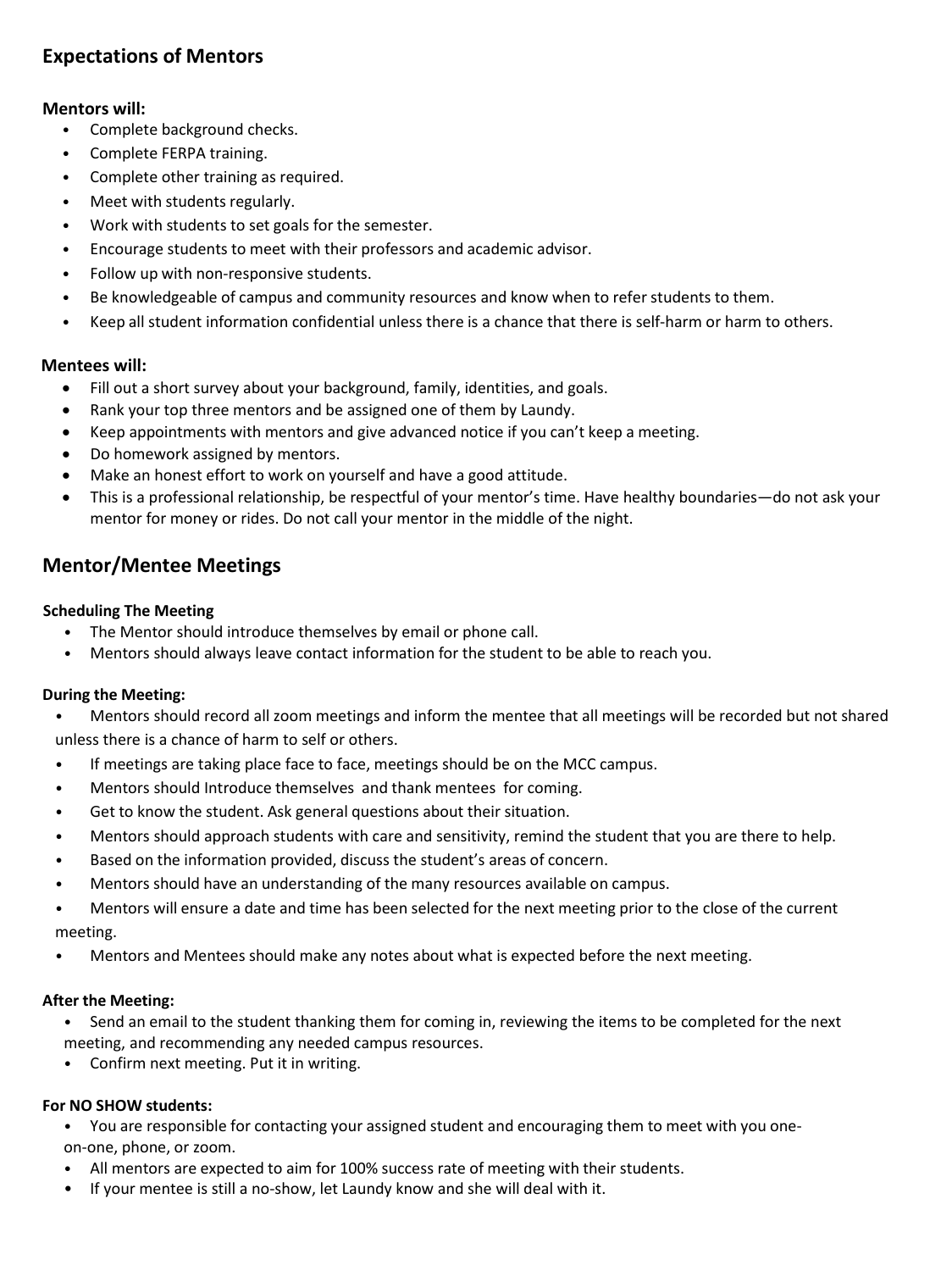# **Overview of Mentoring Sessions**

Below you will find material that can be used in your mentoring relationship. We encourage you to meet with your mentee at least once every two weeks. The material below offers guidance for topics to be discussed throughout the semester.

#### Mentoring Session 1: Getting to Know Each Other/ Goal Setting

Worksheets are provided with questions to get to know more about the student. In addition to the information you provided in your profile, there are additional questions about you and your journey that you can answer for the student. You can initiate the questions allow the student to ask the questions. You will serve as the student's accountability partner. Help them to set goals for the semester that you will help them to reach by following up on their progress. The goals do not have to focus on academics.

#### Mentoring Session 2: Meeting with a Professors/Campus Resources

Make a plan for the student to meet at least one professor outside of their major classes. Take time to address the value in establishing relationships with professors and provide some general conversation topics and strategies the students might use when approaching their professor. This also provides a great opportunity to check in with your mentee on their grades. This session should also utilize the handouts included in this packet to discuss the availability of campus resources. Mentors should ask the mentees what areas they need assistance in and help them connect with the resource.

#### Mentoring Session 3: Student Engagement

You will help the student explore opportunities outside of the classroom and connect them to extra-curricular experiences. Discuss with the student some of their interests and together explore some of the campus organizations available, such as Pride and MTNA. These connections will serve to keep the student optimistic and connected to the campus.

#### Mentoring Session 4: Mid-Term Check-in / Revisiting Goals

This meeting will occur at the mid-point of the semester. Have your mentee set a meeting to go over grades, attendance, and suggestions for improvement. Help the student prepare questions for their academic advisor and professors to discuss areas of improvement. Revisit the goals that they set at the beginning of the semester. You should use this time to address progress towards those goals.

#### Mentoring Session 5: Volunteering

This program incorporates community involvement as a requirement for participants. Each of you understands the value of being involved with the community, as evident in your desire and participation as a mentor in this program. Work with your mentee to brainstorm ideas of which organizations they could volunteer with. A list of suggestions is included in this packet. Volunteering is not meant to be a burden on their time. It is intended to connect them with other organizations that will expand their network, either by boosting them up or by them boosting up a high school student.

#### Mentoring Session 6: Networking

Spend time with your mentee to discuss the benefits of networking. Consider taking the opportunity to expose your mentee to some of your connections, perhaps you sit on a board that they could shadow a meeting. If you are familiar with networking sites, such as Linkedin, take the time to discuss the benefits of utilizing the site.

#### Mentoring Session 7: Celebrating and Looking Ahead

Review the results of the goals set at the beginning of the semester and help the student set goals for the future. This is also a time for celebration as the end of the semester has arrived. Please pay attention to emails as we will be working to have end of the semester and end of the year celebrations. Hopefully we will have some awesome donations for rewards or some budget money to pay for rewards or both.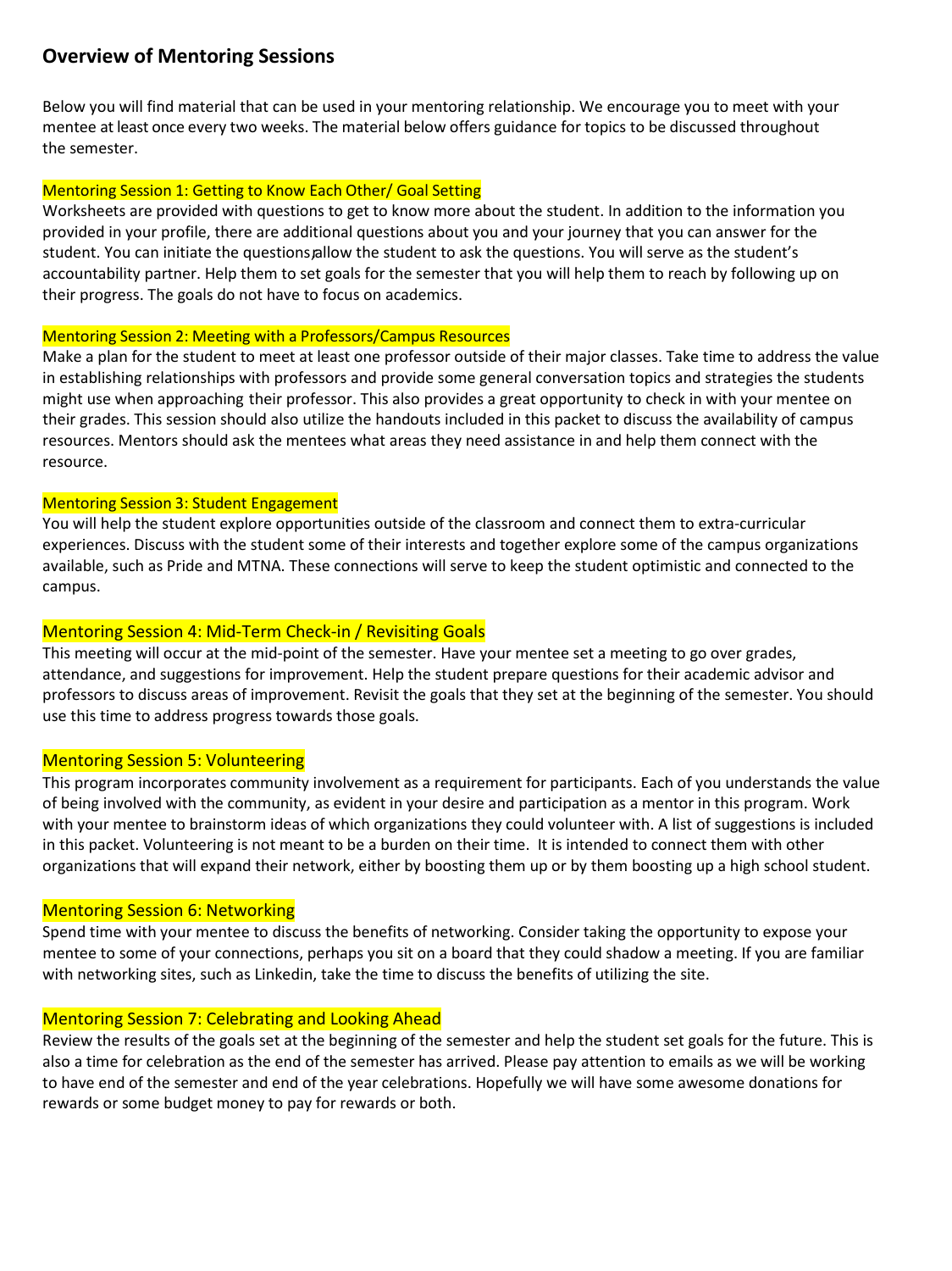# **Mentoring Session 1: Getting to Know Each Other/ Goal Setting**

| <b>Mentee</b>                                                                        |     |    |                      |         |
|--------------------------------------------------------------------------------------|-----|----|----------------------|---------|
| Phone:                                                                               |     |    |                      |         |
|                                                                                      |     |    |                      |         |
|                                                                                      |     |    |                      |         |
| How are you currently paying for your education? Scholarships                        |     |    | <b>Financial Aid</b> | Neither |
|                                                                                      |     |    |                      |         |
| Have you met with your academic advisor?                                             | Yes | No |                      |         |
|                                                                                      |     |    |                      |         |
|                                                                                      |     |    |                      |         |
| Are you a First Generation College Student?                                          | Yes | No |                      |         |
| Will you be the first in your immediate family to graduate from college?             |     |    | Yes                  | No      |
| Difficulties Experienced/Concerns (Circle all that apply) Note: This is confidential |     |    |                      |         |
| Over Involvement in Activities                                                       |     |    |                      |         |
| Poor Time Management                                                                 |     |    |                      |         |
| <b>Relationship Problems</b>                                                         |     |    |                      |         |
| Course load too Heavy                                                                |     |    |                      |         |
| Homesickness                                                                         |     |    |                      |         |
| Illness                                                                              |     |    |                      |         |
| <b>Adult Student</b>                                                                 |     |    |                      |         |
| Victim of Abuse or Crime                                                             |     |    |                      |         |
| Work                                                                                 |     |    |                      |         |
| <b>Taking Too Many Hours</b>                                                         |     |    |                      |         |
| Other                                                                                |     |    |                      |         |
| <b>Mentor</b>                                                                        |     |    |                      |         |
| Take time to share your life and experiences.                                        |     |    |                      |         |
|                                                                                      |     |    |                      |         |
| Email:                                                                               |     |    |                      |         |
| Hometown/School:                                                                     |     |    |                      |         |
| Occupation:                                                                          |     |    |                      |         |
| Tell me about your family                                                            |     |    |                      |         |
| How did you get where you are today?                                                 |     |    |                      |         |
| How do you spend most of your time?                                                  |     |    |                      |         |
| How do you manage work/life balance?                                                 |     |    |                      |         |
| What used to be/still are your biggest weaknesses? What are you most proud of?       |     |    |                      |         |
| What do you like most/least about what you do?                                       |     |    |                      |         |
| <b>Additional Questions for Mentors and Mentees</b>                                  |     |    |                      |         |
| What is one thing I wouldn't know about you unless you told me?                      |     |    |                      |         |
| What is a struggle you have overcome and how did you do so?                          |     |    |                      |         |
| What is your definition of success?                                                  |     |    |                      |         |
| What are your hobbies?                                                               |     |    |                      |         |

Who is your biggest influence?

If you could travel anywhere, where would it be?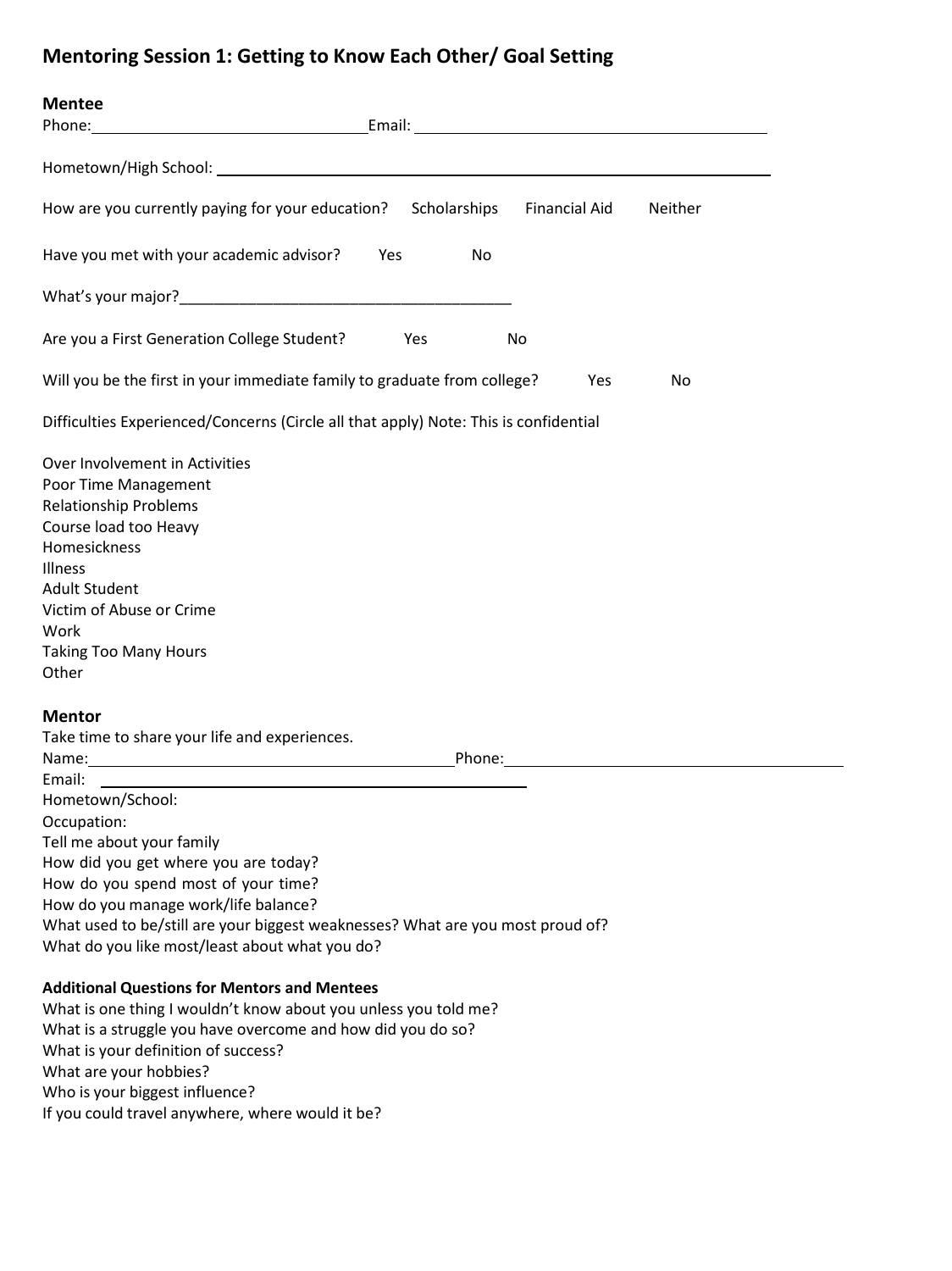# **Goal Setting**

Take some time and use the outline to determine long-term goals for your college career and short-term goals for the semester.

What is a goal?

- Goals are "the result or achievement toward which effort is directed; aimed"
- Goals focus your energy and effort towards something you want to accomplish and therefore, increase your level of motivation.
- Goals are always evolving as your lives, values and priorities evolve and need to be revisited periodically.
- And finally, goals must be YOUR goals, not your parents' or others' goals for you.

**General Goals** Why are you in college? What are your long-range goals?

**Academic Advising** Why have you chosen your major? What do you want to do with this degree? Do you know who your academic advisor is? How did your last meeting go? What are your expectations of your academic advisor? **Classes** Which classes did you enjoy last semester? Why? Which classes were difficult for you? Why? What do you think about your classes this semester?

**GPA** How do you feel about your GPA? Do you know how to check your academic record on Webadvisor?

**Financial Aid** Do you have financial aid or scholarships? Are you concerned about any financial aid requirements?

**Study Habits** What are your natural tendencies to learning and studying, as well as your general attitudes and

approaches to school work? What study strategies have helped you do well?

**Time Management** How do you manage your time? On average how much time do you spend online? (Surfing the

internet, Facebook, Instagram, TikTok, etc?) Has that impacted your course work?

Goals must be SMART: (taken from www.topachievement.com)

- S Specific, significant, stretching
- M Measurable, meaningful, motivational
- A Attainable, acceptable, action-oriented
- R Realistic, relevant, rewarding
- T Time-based,tangible, trackable

Additional SMART tips:

- Consider short- and long-term goals
- Develop several goals
- Utilize "action steps"
- Write down your goals and keep them in a visible location
- Share them with someone who cares about you and can hold you accountable
- Review your goals frequently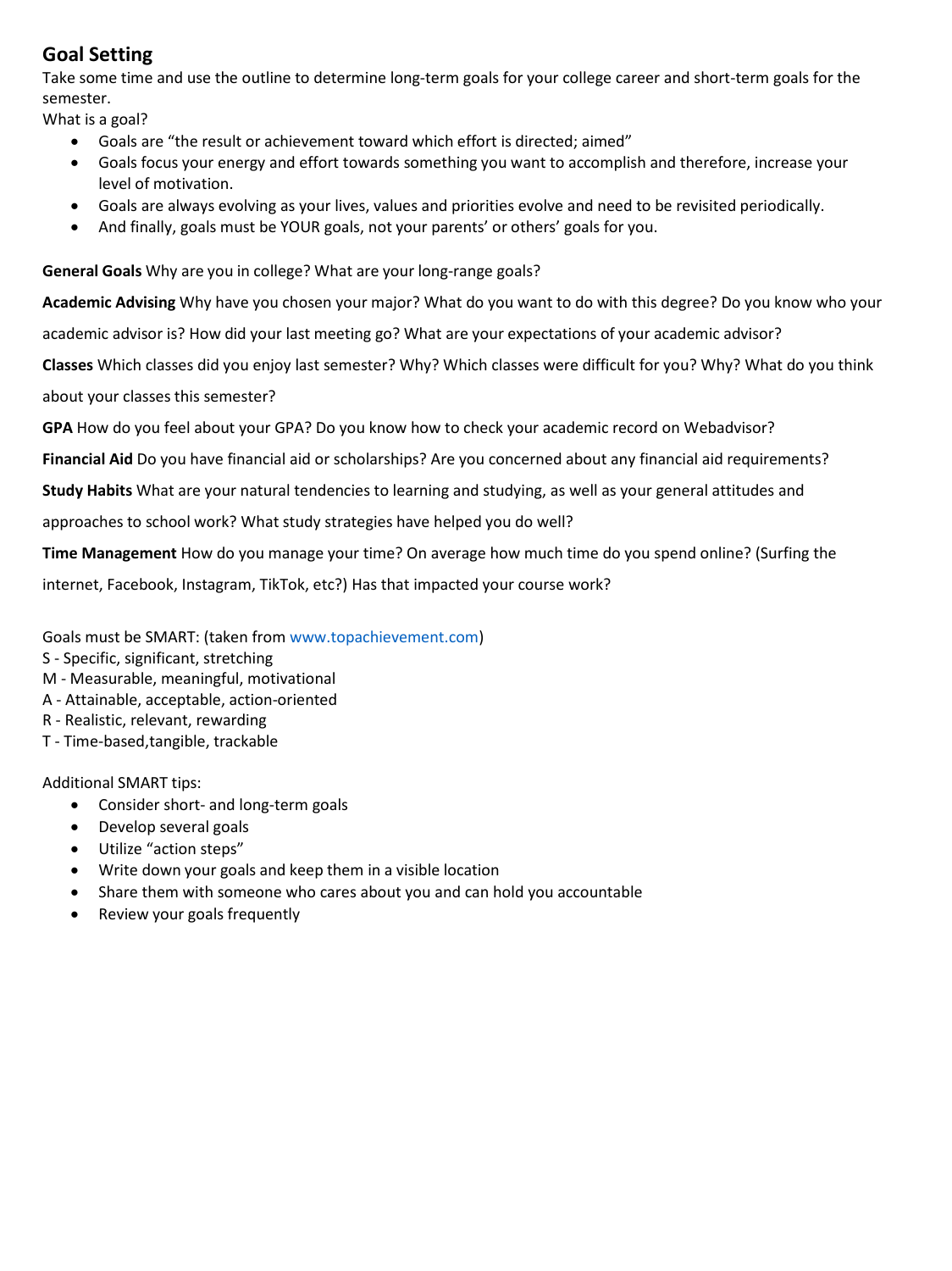#### **Mentoring Partnership Agreement**

We have agreed on the following goals and objectives as the focus of this mentoring relationship:

- 1.
- 
- 2.
- 3.

We have discussed the protocols by which we will work together, develop, and, in that same spirit of partnership, collaborate on the development of a work plan. In order to ensure that our relationship is a mutually rewarding and satisfying experience for both of us, we agree to:

- 1. Meet regularly. Our specific schedule of contact and meetings, including additional meetings, is as follows:
- 2. Look for multiple opportunities and experiences to enhance the mentee's learning. We have identified, and will commit to, the following specific opportunities and venues for learning:
- 3. Maintain the confidentiality of our relationship. Confidentiality for us means:
- 4. Honor the ground rules we have developed for the relationship. Our ground rules are:
- 5. Provide regular feedback to each other and evaluate the progress. We will accomplish this by:

We agree to meet regularly until we accomplish our predefined goals or until the end of the semester. At the end of this period of time, we will review this agreement, evaluate our progress, and reach a learning conclusion. The relationship will then be considered complete. If we choose to continue our mentoring partnership, we may negotiate a basis for continuation, so long as we have stipulated mutually agreed on goals. In the event one of us believes it is no longer productive for us to continue or the learning situation is compromised, we may decide to seek outside intervention or conclude the relationship. In this event, we agree to use closure as a learning opportunity.

| Mentor's Signature | Date |
|--------------------|------|
| Mentee's Signature | Date |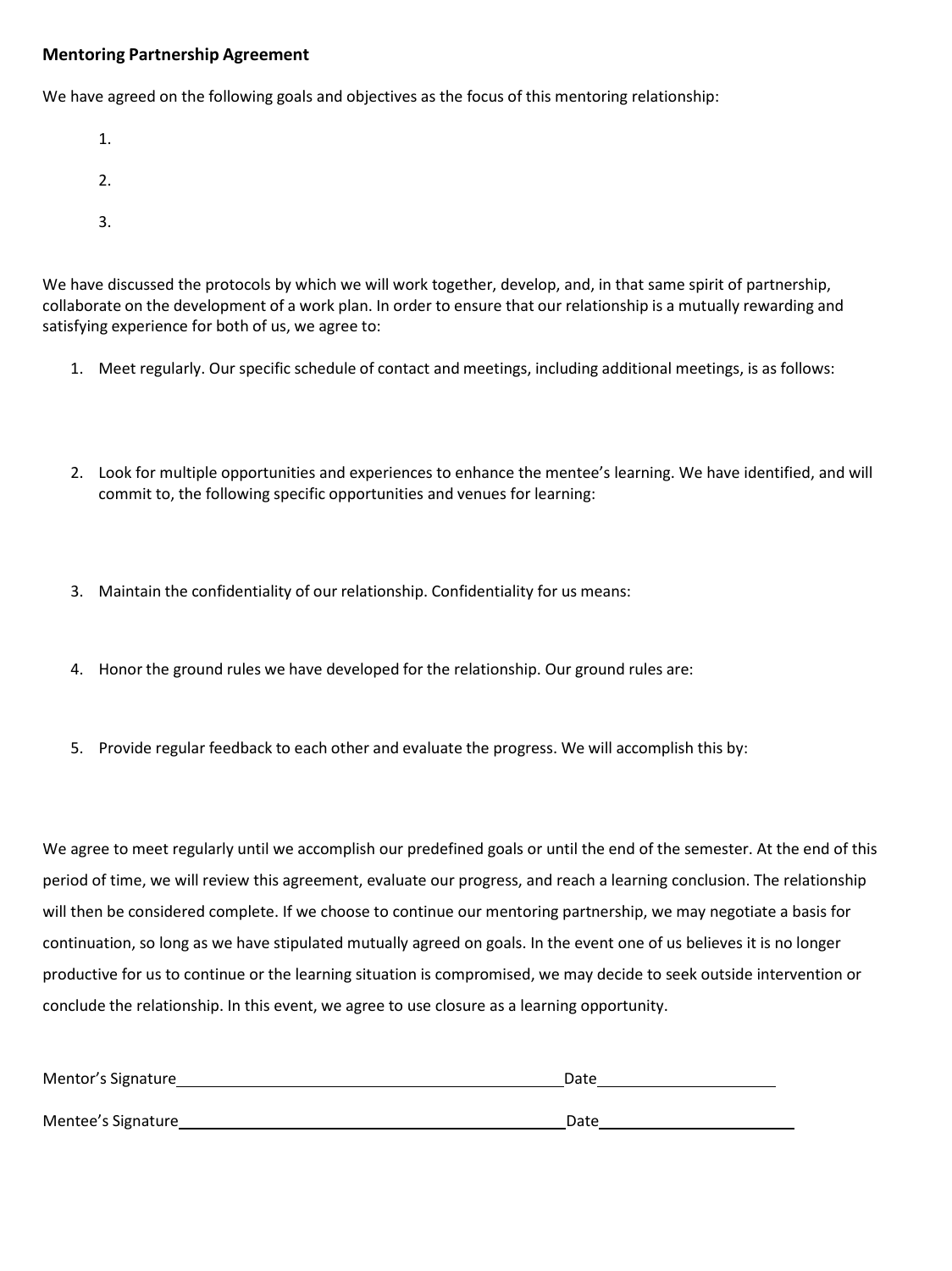# **Mentoring Session 2: Meeting with Professors/Exploring Campus Resources**

Meeting with my Academic Advisor

Every student should know his/her Advisor's contact info, and be familiar with the advising process

| Advisor: Advisor: Advisor: Advisor: Advisor: Advisor: Advisor: Advisor: Advisor: Advisor: Advisor: Advisor: Advisor: Advisor: Advisor: Advisor: Advisor: Advisor: Advisor: Advisor: Advisor: Advisor: Advisor: Advisor: Adviso |                                                                  |
|--------------------------------------------------------------------------------------------------------------------------------------------------------------------------------------------------------------------------------|------------------------------------------------------------------|
|                                                                                                                                                                                                                                |                                                                  |
|                                                                                                                                                                                                                                |                                                                  |
|                                                                                                                                                                                                                                |                                                                  |
|                                                                                                                                                                                                                                |                                                                  |
| My Original Goal:                                                                                                                                                                                                              |                                                                  |
|                                                                                                                                                                                                                                |                                                                  |
|                                                                                                                                                                                                                                |                                                                  |
|                                                                                                                                                                                                                                |                                                                  |
| Specific:                                                                                                                                                                                                                      |                                                                  |
|                                                                                                                                                                                                                                |                                                                  |
|                                                                                                                                                                                                                                |                                                                  |
|                                                                                                                                                                                                                                | Have I stated the "what, why and how"? If no, rewrite            |
| Measurable                                                                                                                                                                                                                     |                                                                  |
|                                                                                                                                                                                                                                |                                                                  |
|                                                                                                                                                                                                                                |                                                                  |
|                                                                                                                                                                                                                                | Is my goal clearly defined? If no, rewrite                       |
| Achievable                                                                                                                                                                                                                     |                                                                  |
|                                                                                                                                                                                                                                |                                                                  |
|                                                                                                                                                                                                                                | Do I have the skills needed to achieve this goal? If no, rewrite |
| Realistic                                                                                                                                                                                                                      |                                                                  |
|                                                                                                                                                                                                                                |                                                                  |
|                                                                                                                                                                                                                                |                                                                  |
|                                                                                                                                                                                                                                |                                                                  |
|                                                                                                                                                                                                                                | Is this goal important to me? If no, rewrite                     |
|                                                                                                                                                                                                                                |                                                                  |
| Timely                                                                                                                                                                                                                         |                                                                  |
|                                                                                                                                                                                                                                |                                                                  |
|                                                                                                                                                                                                                                |                                                                  |
|                                                                                                                                                                                                                                | Do I have a specified time period for my goal? If no, rewrite    |

As a final step to adopting this goal, consider the obstacles you are likely to encounter in your pursuit of this goal. While you cannot anticipate every challenge that will present itself, chances are that you have a pretty good idea of some complicating factors that are likely to emerge along the way. Some obstacles are internal (self-doubt, procrastination, etc.), and other factors are external (people, resources, etc.). Try to anticipate some of these factors and consider how you might overcome them.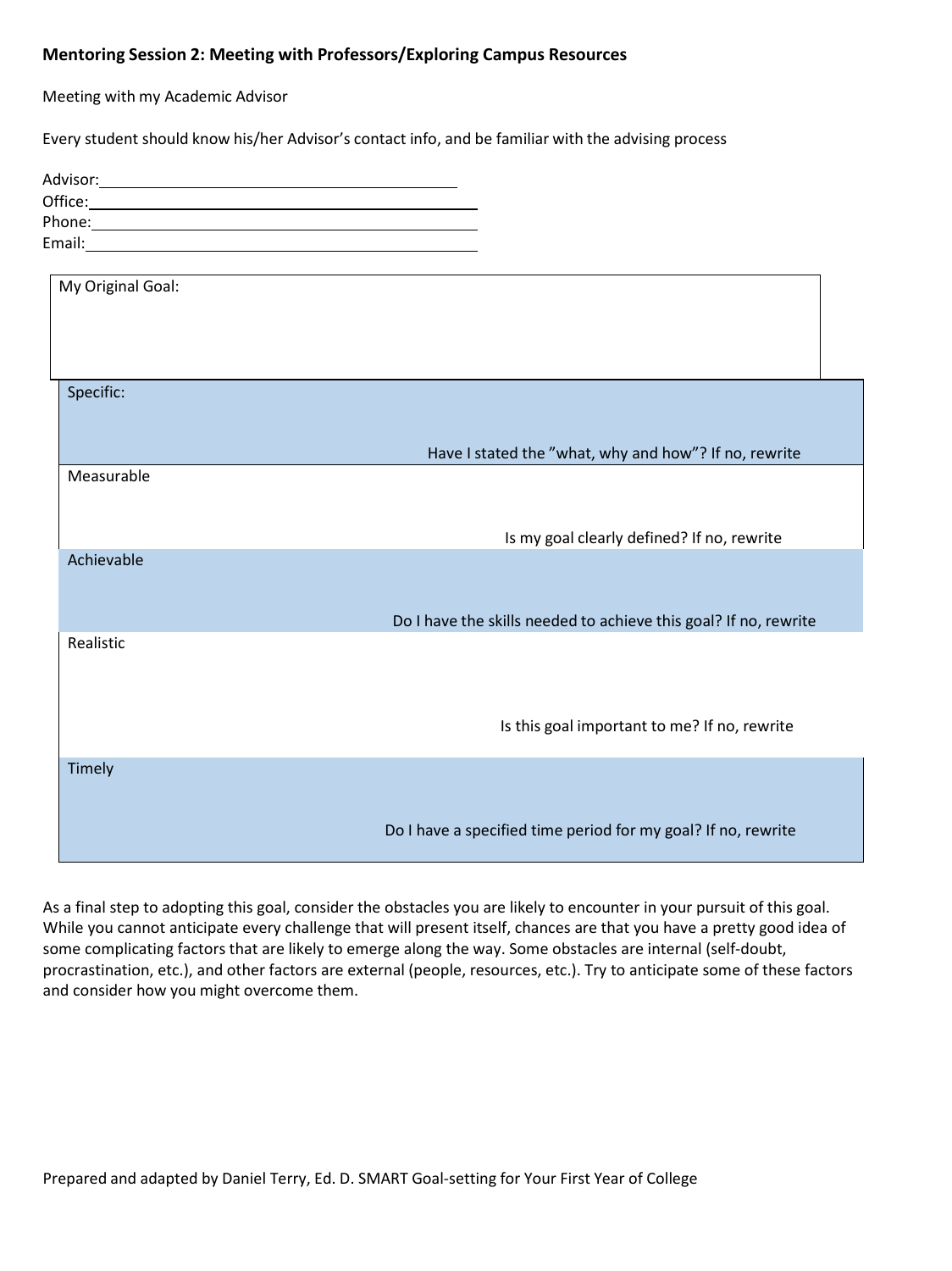#### **Meeting with my Professors**

Much of your academic experience in college is focused on the time you spend in class. However, it is important to get to know your professors outside of class as well.

The student success literature states: Faculty-student interaction outside the classroom is positively correlated with student learning and development. Try to gain a better understanding of what is required in the class and what you need to do to guarantee your successful completion. Most professors provide their contact information on the first page of the class syllabus. Contact 2 of your professors this semester to introduce yourself. Visit your professor's webpage to get ideas for questions and to explore his/her interests and background. Brainstorm some potential questions to ask your professor(s) with your MAT mentor.

| Course 1:          |
|--------------------|
| Professor:         |
| Date of Meeting:   |
| Topics to Discuss: |
| 1.                 |
| 2.                 |
| Course 2:          |
| Professor:         |
| Date of Meeting:   |
| Topics to Discuss: |
|                    |

1.

2.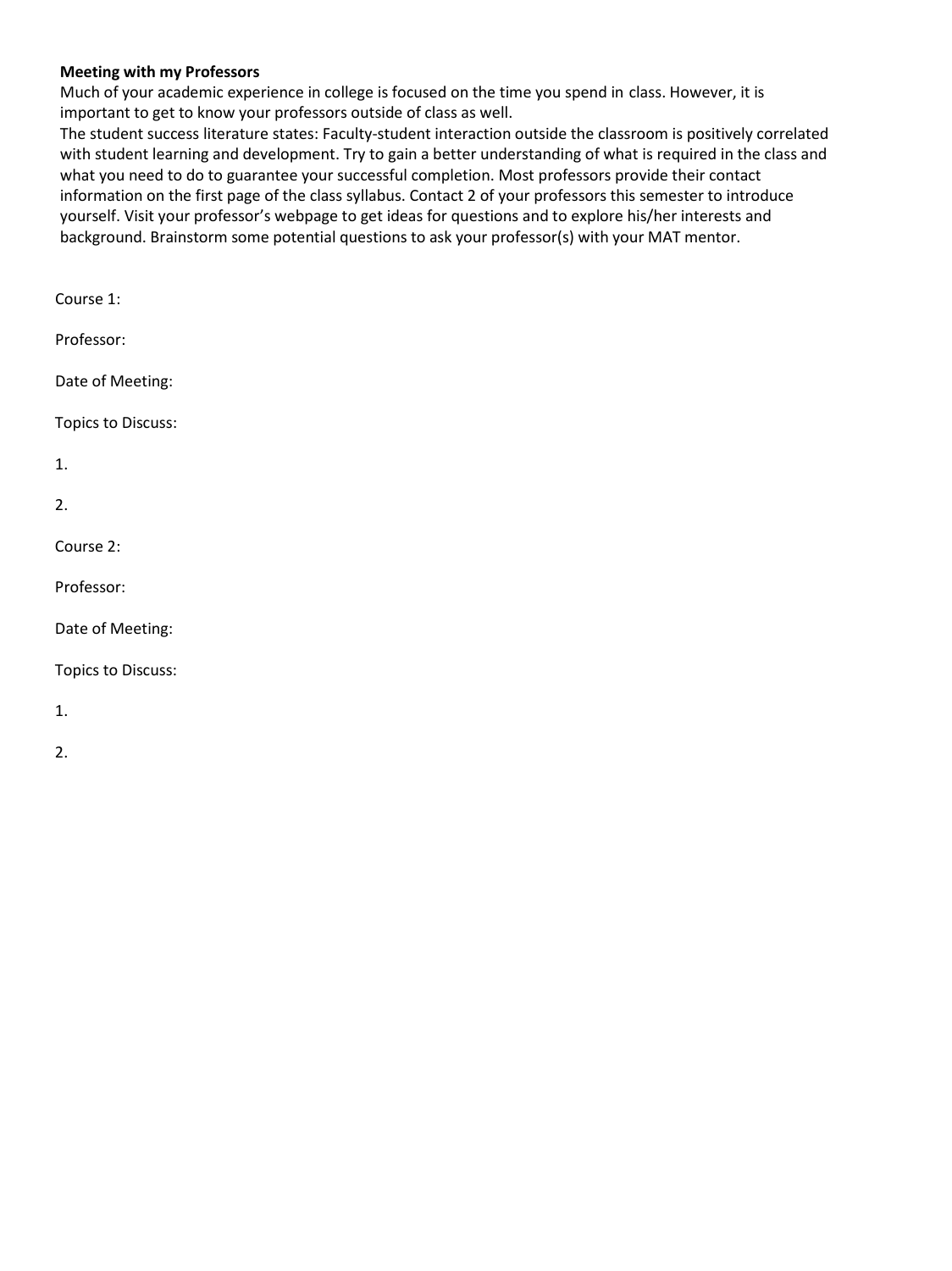

**CAMPUS RESOURCE GUIDE**

# **General Information**

# **Highlander Central**

Help with applying, registering, financial aid, transcripts, and graduation **ESC (299-8622)**

# **Testing Center**

Admissions & program-specific exams, alternative placement or credit exams, and correspondence/ external exams **SSC 2nd floor (299-8453)**

# **Technology Help Desk**

Technology help, changing passwords, and Wi-Fi problems **LTC 2nd floor (299-8077)**

# **Concern for Students**

Get help for students who need Title IX or academic/personal support, or may be a potential harm to self/others

**[www.mclennan.edu/concern-for-students](http://www.mclennan.edu/concern-for-students)**



# **Community Clinic at MCC**

Family Health Center clinic **CSC (313-5800)**

# **Weight Room & Walking Track**

Weight Room hours vary each semester.



# **Campus Shuttles**

Free on-campus ADA-accessible shuttles Monday-Thursday, 7:30 a.m.-5:30 p.m. & Friday 7:30 a.m.-3:30 p.m. Hop on anytime or use the Rave Guardian app to request pick up

# **Highlander Bus Pass**

Free rides on Waco Transit's fixed bus routes **Business Office, ADM 1st floor (299-8627)**

# **McLennan Cycles**

Free campus bike rental program **Physical Plant (299-8863)**

# **Paulanne's Pantry**

Free groceries and coupons for your household Monday-Friday, noon-1 p.m. **Completion Center, SSC 249 (299-8226)** Walk-ins welcome, 8 a.m.-5 p.m.

# **RAVE Guardian App**

Free personal safety application Text MCC police, submit anonymous tips, and access campus phone numbers Search "Rave Guardian" in Google Play or Apple App stores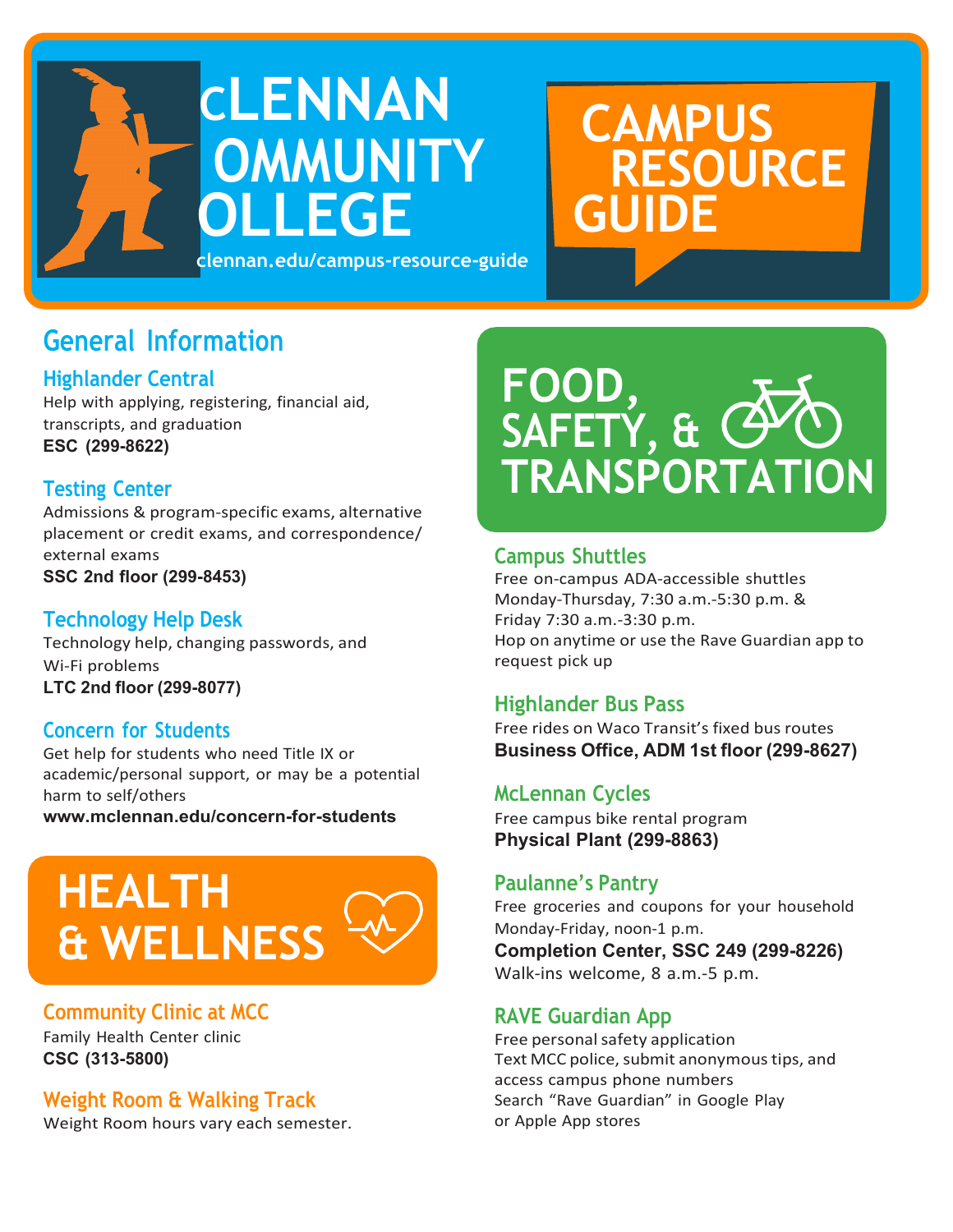# **Accommodations**

Special accommodations for students with disabilities **SSC 319 (299-8122)**

# **Advising & Career Services**

Academic planning and career exploration **SSC 2nd floor (299-8614)**

# **Counseling Services**

Confidential individual and crisis counseling free to all students on campus **WF 101 (299-8210)**

# **Men of Color Success Initiative**

Networking, mentorship, and leadership development **Completion Center, SSC 249 (299-8226)**

# **Success Coaches**

Providing support, resources, and strategies to develop strengths and reach academic and personal goals **Completion Center, SSC 249 (299-8226)**

# **Support & Empowerment Program**

Emotional support and financial assistance for students in special populations; must meet eligibility requirements **Completion Center, SSC 249 (299-8226)**

# **TRIO/Student Support Services**

Free services for first-generation, low-income, or students with disabilities **SSC 304 (299-8431)**

# **SUPPORT ACADEMICS**

# **Academic Support & Tutoring**

Free academic support for all subjects, tutoring, writing help, and technology help **SSC 1st floor & LTC Learning Commons (299-8500)**

# **Library**

Research support and resources, tech help, open-access computer labs, and printers **LTC 3rd floor (299-8398)**

# **Math Lab**

Math course help and walk-in tutoring for all course levels **M 225 (299-8878)**

# **Science Lab**

Science course help and walk-in tutoring for all course levels **S 135 (299-4029)**



# **Financial Aid (Highlander Central)**

Information about state and federal financial aid, and questions about FAFSA **ESC (299-8622)**

# **Scholarships (MCC Foundation)**

Online applications Oct. 1-Jan. 15 for next academic year. Secondary opportunity May 1-15. **[www.mclennan.edu/foundation/scholarships](http://www.mclennan.edu/foundation/scholarships)**

# **VA Services**

Help with financial aid **ADM 212 (299-8432)**



**To view a campus map, visit: [www.mclennan.edu/campus/](http://www.mclennan.edu/campus/) For additional resources, visit: [www.prosperwaco.org/get\\_help/](http://www.prosperwaco.org/get_help/)**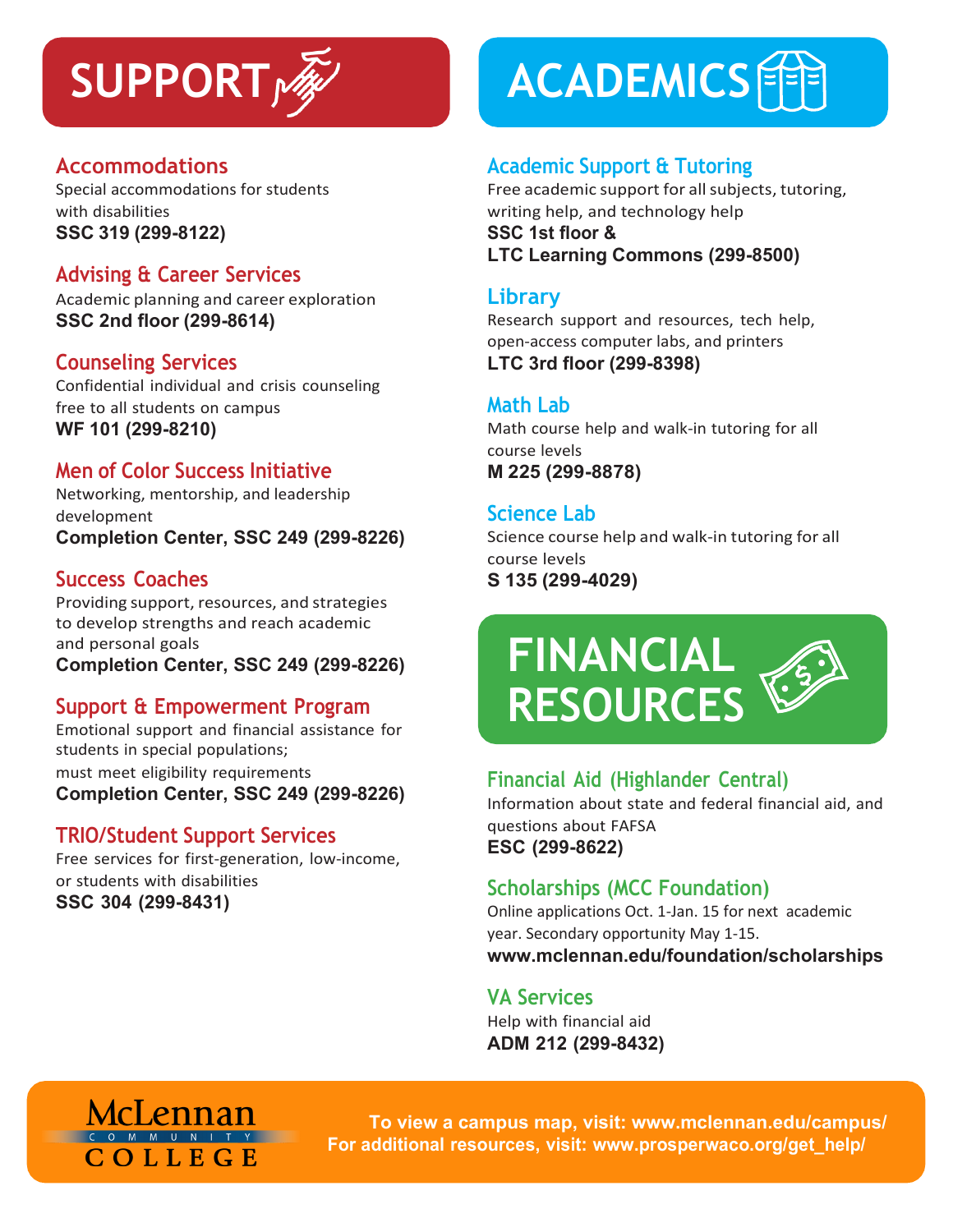#### **Mentoring Session 3: Student Engagement**

The retention literature clearly indicates that students who feel a sense of belonging and involvement at the institution are more likely to be successful in the classroom and happier with their collegiate experiences. Music and Theatre majors automatically have the opportunity to get to know other students and professors very well through shared group experiences like band, choir, opera, productions, and crew work. This is a wonderful part of choosing performing arts to major in because no other majors on campus have this built-in bonding environment. Your peers will become your first network of associates who can help you in your career. However, the downside to this environment is very insular and it leaves little time to experience life outside the BPAC/MTA. Ideally, you will create opportunities to interact with both faculty and other students outside your major. How are you going to become involved in the wider campus environment?

Current activities you are involved in outside of music and theatre:

Activities you are interested in pursuing:

#### Student Engagement Questions

- •What were you involved in during high school besides music and theatre?
- •What opportunities are you looking for in college?
- •What are some things you can get involved with now?
- •How do your current activities/talents help you move toward your future goals?
- •What skills other than music and theatre do you need to develop?
- •What types of volunteer experience have you had?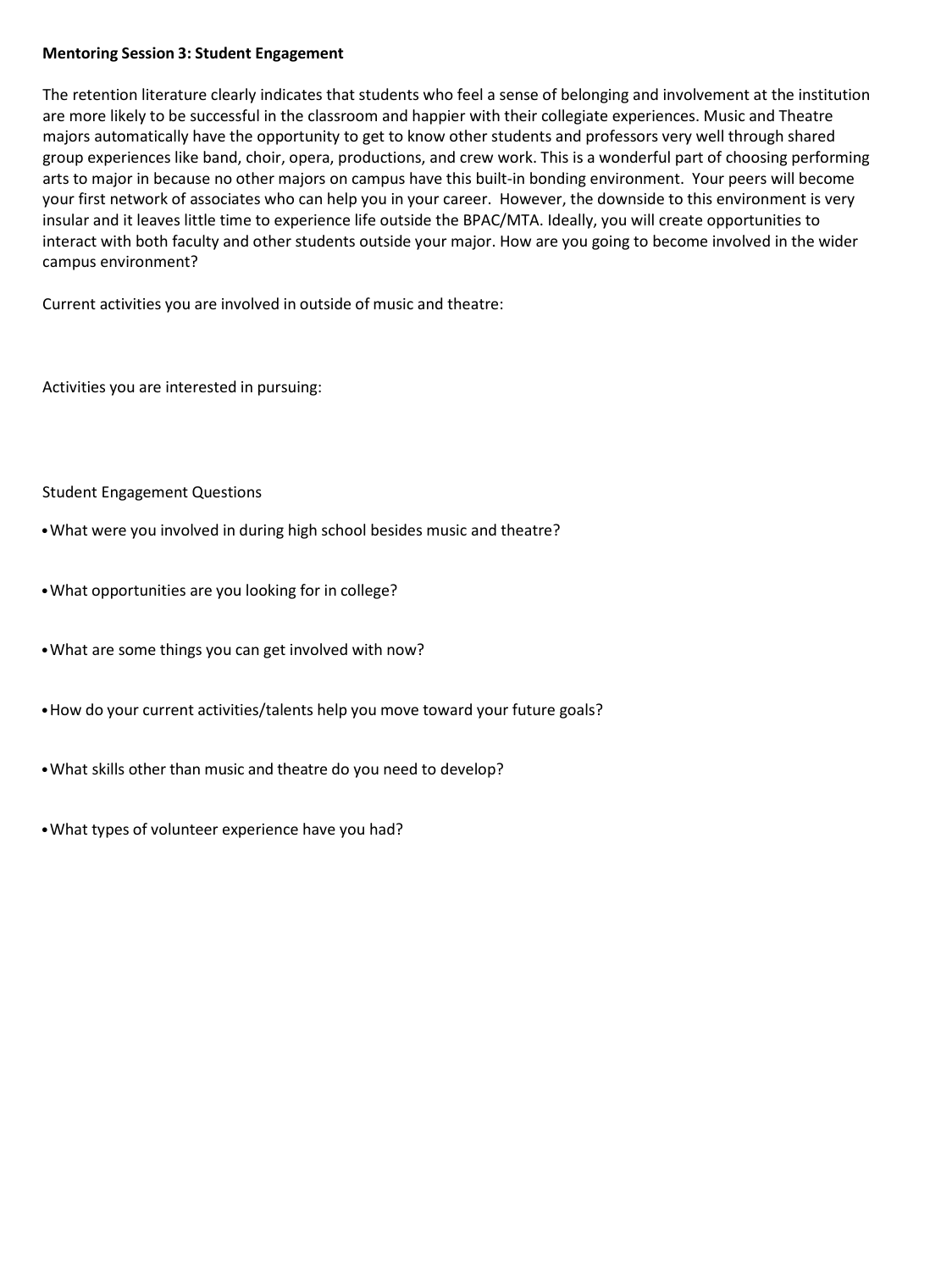# **Mentoring Session 4: Mid-Term Check-in / Revisiting Goals**

- Student knows who their academic advisor is and has his/her contact information? Yes No
- Student knows when registration begins for the next semester? Yes No
- Student knows which classes are required for his/her major? Yes No
- Student has planned his/her next semester of coursework and gotten approval for those classes in Webadvisor? Yes No

| Course ID | Day/Time | Professor | Location |
|-----------|----------|-----------|----------|
|           |          |           |          |
|           |          |           |          |
|           |          |           |          |
|           |          |           |          |
|           |          |           |          |
|           |          |           |          |
|           |          |           |          |

#### Additional Questions about Goal Setting

- Since our last meeting, what concrete steps have you taken to meet your goals?
- What roadblocks have you hit and how have you dealt with them?
- What can you do/are you doing to reenergize yourself when you get off track?
- What have you learned so far?
- Have you (or do you need to) re-evaluate your goals?
- Since we last met, what successes have come from the action plan we created?
- What resources on campus are helping you achieve your goals?
- How can I help you carry out your plan toward your goals?
- What in your personal or professional life might need to change in order to meet your goals?
- How are you going to celebrate achieving your goals?
- What steps can you take before our next meeting?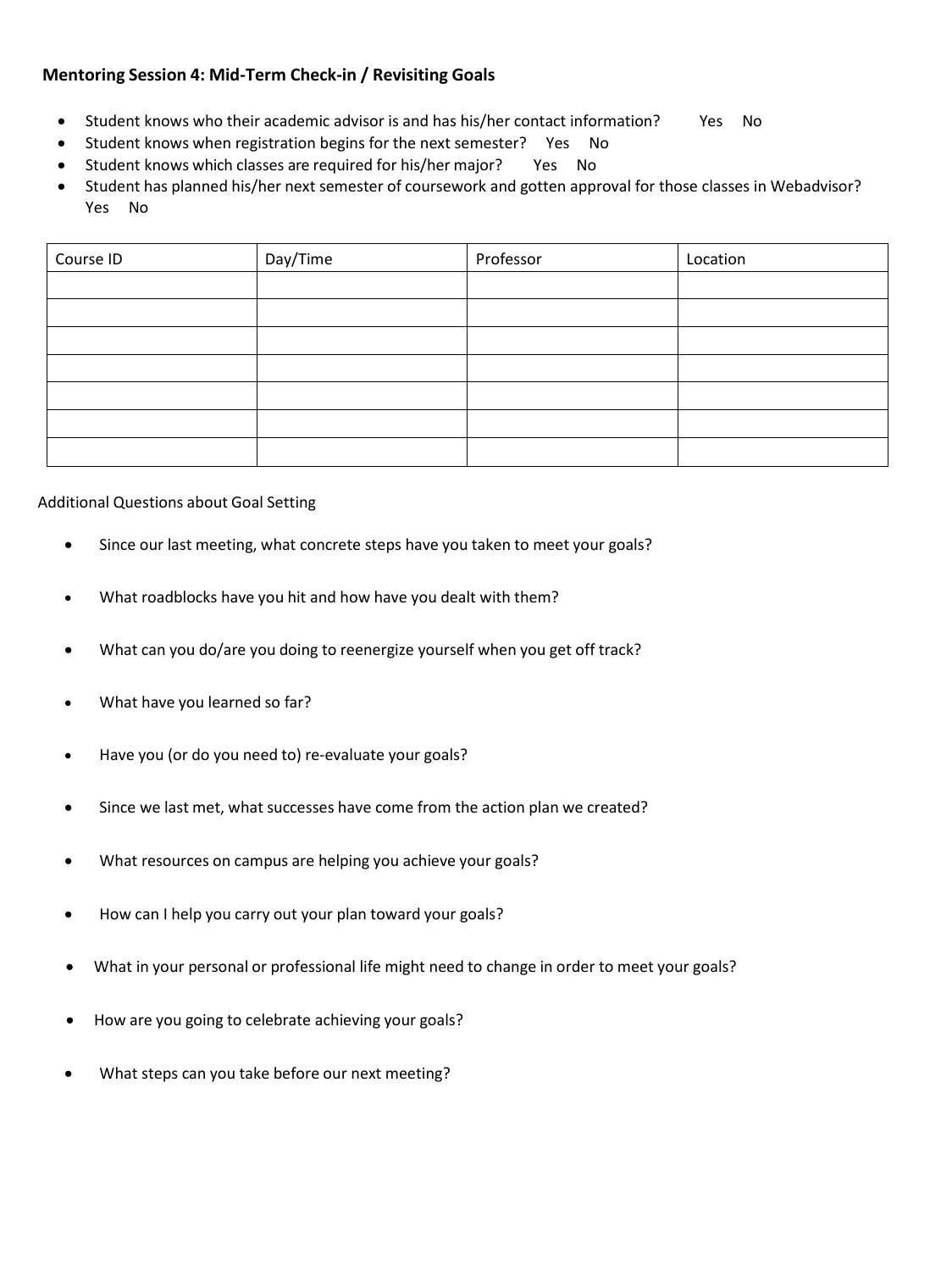#### **Why volunteer?**

With busy lives, it can be hard to find time to volunteer. However, the benefits of volunteering can be enormous. Volunteering offers vital help to people in need, worthwhile causes, and the community, but the benefits can be even greater for you, the volunteer. The right match can help you to find friends, connect with the community, learn new skills, and even advance your career.

Giving to others can also help protect your mental and physical health. It can reduce stress, combat depression, keep you mentally stimulated, and provide a sense of purpose. While it's true that the more you volunteer, the more benefits you'll experience, volunteering doesn't have to involve a long-term commitment or take a huge amount of time out of your busy day. Giving in even simple ways can help those in need and improve your health and happiness. <https://www.helpguide.org/articles/healthy-living/volunteering-and-its-surprising-benefits.htm>

Connecting with your old high school theatre, choir, or band, can be a great way to give back to your community. Your example can be a great way to mentor high school students and get them to come to college. Conversely, making connections with a new theatre, band, or choir can position you to get more experience or training than you would get otherwise just as a student at MCC.

# Performing Arts Service Opportunities in the Waco Community: I will receive the rest of the contact info at the next meeting of WACO Theatre Alliance Aug. 25 at 6pm, so I'll send a replacement page afterwards.

| Agency                            | Director                    | Contact Info                                        | Job Description                   |
|-----------------------------------|-----------------------------|-----------------------------------------------------|-----------------------------------|
| Cesar Chavez MS Theatre           | <b>Allison Winfield</b>     |                                                     |                                   |
| China Spring HS Choir             | <b>Daniel Farris</b>        |                                                     |                                   |
| China Spring HS Theatre           | Mandy Conner                |                                                     |                                   |
| Connally HS Theatre/Choir         | <b>Allison Figley</b>       |                                                     |                                   |
| <b>Crestview Elementary Music</b> | Giselle Vento               |                                                     |                                   |
| <b>EGX Costume Committee</b>      | Jason Sanchez               | 254 716 8474                                        | Running errands at the convention |
| Jubilee Theatre                   |                             | 254 753-4900<br>http://www.jubileetheatre-waco.org/ |                                   |
| Lake Air Montessori Theatre       | Ruzica Norwood              |                                                     |                                   |
| Midway HS Theatre                 | Jill Wilkerson              |                                                     |                                   |
| Monarch Theatre Co.               | Stephanie Gareth            | (401) 379-0074<br>https://www.monarchtheatreco.com/ |                                   |
| <b>Robinson HS Theatre</b>        | <b>Kim Mawhirter</b>        |                                                     |                                   |
| <b>Silent House Theatre</b>       | Alex Blanton                | 254 339-9406                                        | Deaf Actors needed                |
| University HS Band                | Archie Hatten IV            |                                                     |                                   |
| University HS Theatre             | <b>Katy Davis</b>           |                                                     |                                   |
| Vanguard Theatre                  | <b>William Priest</b>       | 254 214 3282                                        |                                   |
| Vive les Arts Theatre             | Jami Salter                 | (254) 526-9090<br>https://vlakilleen.org/           |                                   |
| Waco Children's Theatre           | Linda Haskett               | (254) 776-0707                                      |                                   |
| <b>Waco Civic Theatre</b>         | <b>Eric Shepard</b>         | (254) 776-1591<br>https://wacocivictheatre.com/     |                                   |
| Waco HS Theatre                   | Ashley Vermulean            |                                                     |                                   |
| Wild Imaginings                   | <b>Trent Sutton</b>         | 512-844-3256<br>http://wildimaginingswaco.com/      |                                   |
| Youth Chorus of Central Texas     | <b>Florence Scattergood</b> | http://youthchorusofcentraltexas.org/               |                                   |
|                                   |                             |                                                     |                                   |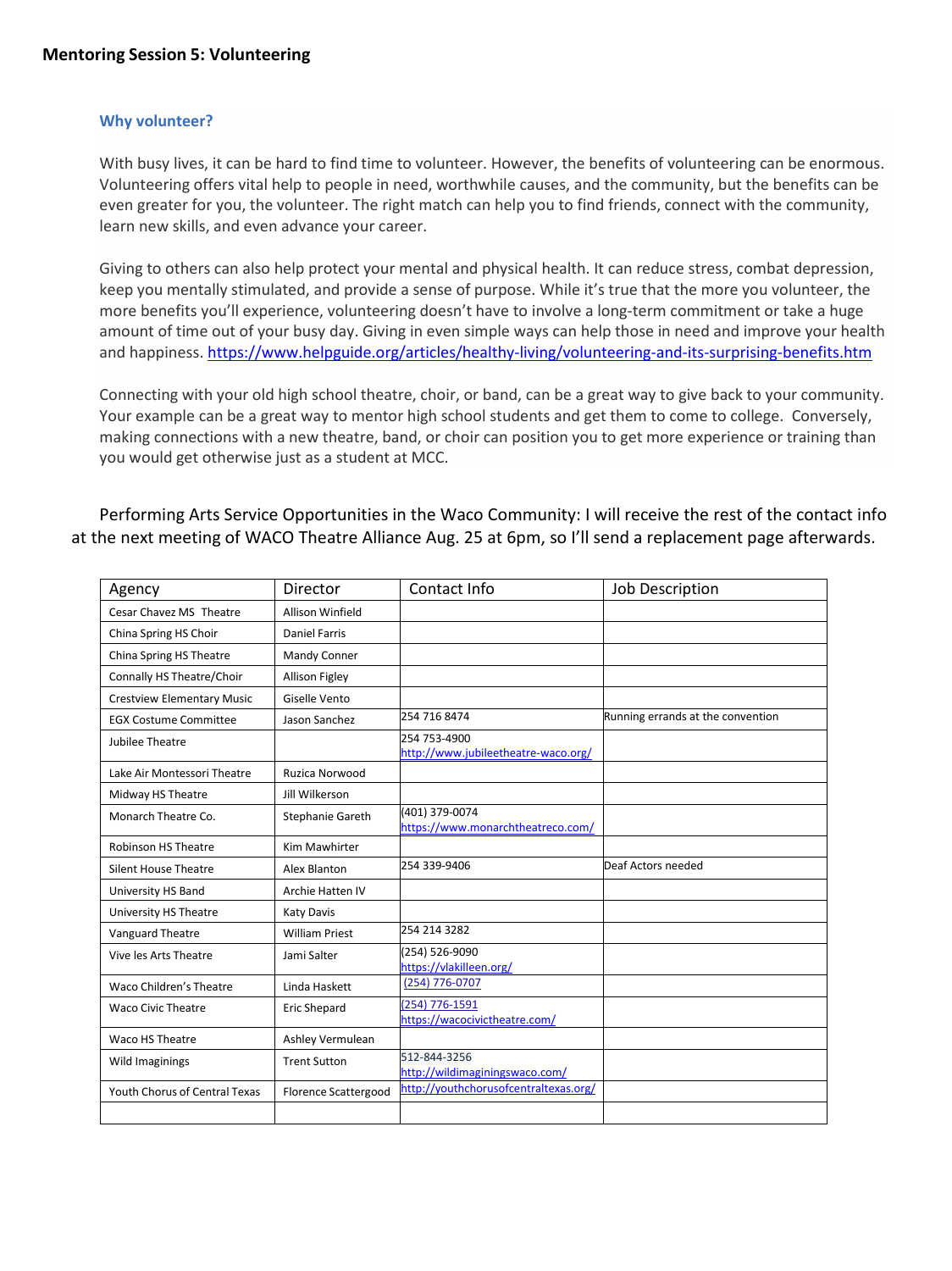# **Volunteer Opportunities Outside of Music and Theatre**

- Waco Wetlands<https://www.waco-texas.com/cms-wetlands/#gsc.tab=0>
- Waco Friends of Climat[e https://www.facebook.com/groups/1330231820335851](https://www.facebook.com/groups/1330231820335851)
- World Hunger Relief, Inc. <http://www.worldhungerrelief.org/>Applications can be found here: [https://docs.google.com/forms/d/e/1FAIpQLScTMFcdBEWISMR49n2\\_nZXp8baFtb00MU4Y9bBvAlxbYRjFpQ/viewfor](https://docs.google.com/forms/d/e/1FAIpQLScTMFcdBEWISMR49n2_nZXp8baFtb00MU4Y9bBvAlxbYRjFpQ/viewform) [m](https://docs.google.com/forms/d/e/1FAIpQLScTMFcdBEWISMR49n2_nZXp8baFtb00MU4Y9bBvAlxbYRjFpQ/viewform)
- Fuzzy Friends 6321 Airport Road Waco, Texas 76708 Phone: [\(254\) 754-9444](tel:2547549444) <https://fuzzyfriendsrescue.com/> Applications here[: https://fuzzyfriendsrescue.com/get-involved/volunteer/](https://fuzzyfriendsrescue.com/get-involved/volunteer/)
- The Family Abuse Center <https://www.familyabusecenter.org/><https://www.familyabusecenter.org/volunteer/> Application can be found here: [https://docs.google.com/forms/d/e/1FAIpQLSejIyky0UtNBsECcOPNwwg3t8G6Djcj5r7GrOoiydFRO1IGrw/viewform?](https://docs.google.com/forms/d/e/1FAIpQLSejIyky0UtNBsECcOPNwwg3t8G6Djcj5r7GrOoiydFRO1IGrw/viewform?embedded=true&formkey=dEdSUG1wMS1pOUZPeG1VNXlpSG45b0E6MQ) [embedded=true&formkey=dEdSUG1wMS1pOUZPeG1VNXlpSG45b0E6MQ](https://docs.google.com/forms/d/e/1FAIpQLSejIyky0UtNBsECcOPNwwg3t8G6Djcj5r7GrOoiydFRO1IGrw/viewform?embedded=true&formkey=dEdSUG1wMS1pOUZPeG1VNXlpSG45b0E6MQ)
- Mission Waco <https://missionwaco.org/> Application can be found here: [https://www.cervistech.com/acts/console.php?console\\_id=0129&console\\_type=application&ht=1](https://www.cervistech.com/acts/console.php?console_id=0129&console_type=application&ht=1)
- No Limitations, Inc. Coleen Gant Heato[n https://www.facebook.com/NOLIMITATIONSWaco](https://www.facebook.com/NOLIMITATIONSWaco)
- McLennan Democratic Party<https://mymcdp.org/> Mary Duty is the contact person. Here's the volunteer application link: [https://docs.google.com/forms/d/e/1FAIpQLSek7fSNB6vT\\_ohw-RJ2dGq7rU-](https://docs.google.com/forms/d/e/1FAIpQLSek7fSNB6vT_ohw-RJ2dGq7rU-5d3RqywkJXBODge_JGgdxhQ/viewform)[5d3RqywkJXBODge\\_JGgdxhQ/viewform](https://docs.google.com/forms/d/e/1FAIpQLSek7fSNB6vT_ohw-RJ2dGq7rU-5d3RqywkJXBODge_JGgdxhQ/viewform)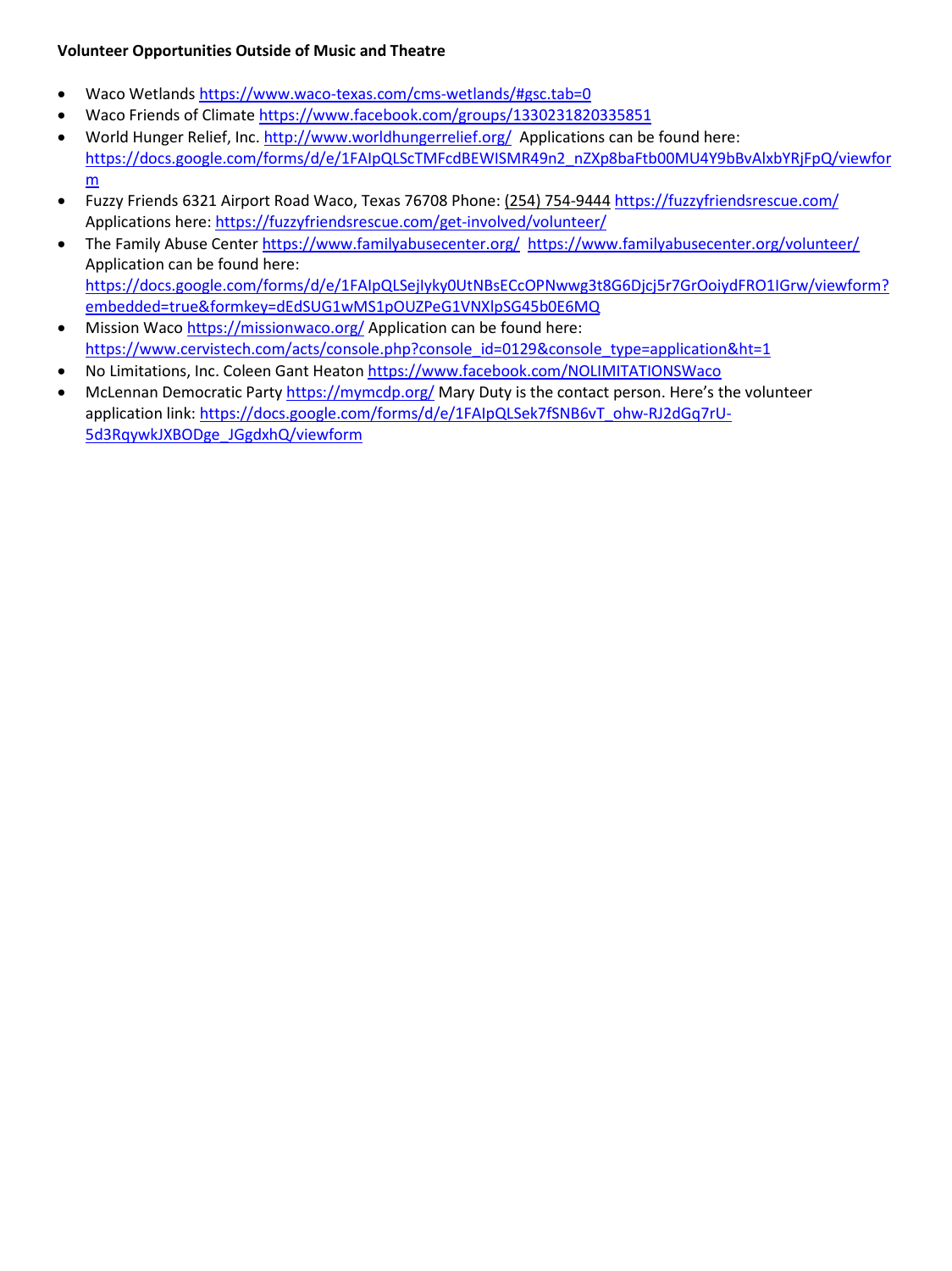# **Mentoring Session 6: Networking**

#### **What is networking?**

- Developing relationships or contacts
- Sharing information
- Building partnerships that support you while you map out your career goals
- Ongoing and reciprocal in nature

#### **How to Network Effectively**

Ideally, networking starts long before a job or internship search. Contacts are not only relatives and friends, but also former high school/ college classmates, MCC faculty/staff members, and MCC alumni. For those of you who have been working or interning—other contacts can include current and former co-workers and supervisors. In essence you are already networking through your daily interactions with others. When looking to expand beyond your existing network, consider these steps:

#### **1. Establish Your Goal**

Before contacting anyone, decide on what kind of information or assistance you would like and can expect from the people you meet. For instance:

- Information on a career
- Advice on the best strategies to break into a career
- Referrals to specific job openings
- An introduction to a secondary contact

#### **2. Do Your Research**

Interviewing and networking conversations are less stressful if you are prepared. By doing this, you will feel more confident, you'll not be at a loss for words, and you will make a positive impression.

- Make sure you do your homework on a company before you meet with one of its employees.
- Before you meet with someone make sure you know what questions you'd like to ask.
- Remember, the more prepared you are, the more productive the networking experience.

#### 3. **Networking:**

The following are some questions you may wish to consider asking when networking with individuals or potential employers:

- What are your primary job responsibilities?
- What experience did you have to get your job?
- How long have you worked here?
- What is your own background and experience?
- What is a typical work day like?
- How long is your work day?
- How much variety is there in your work?
- How much training/supervision did you receive?
- Does your job require that you travel?
- What do you like/dislike most about your work?
- What are the toughest problems and decisions you handle?
- What do you wish you had known about your position/the field before you started?
- What type of professional and personal skills does it take to succeed at this type of work?
- What is the size and makeup of your organization?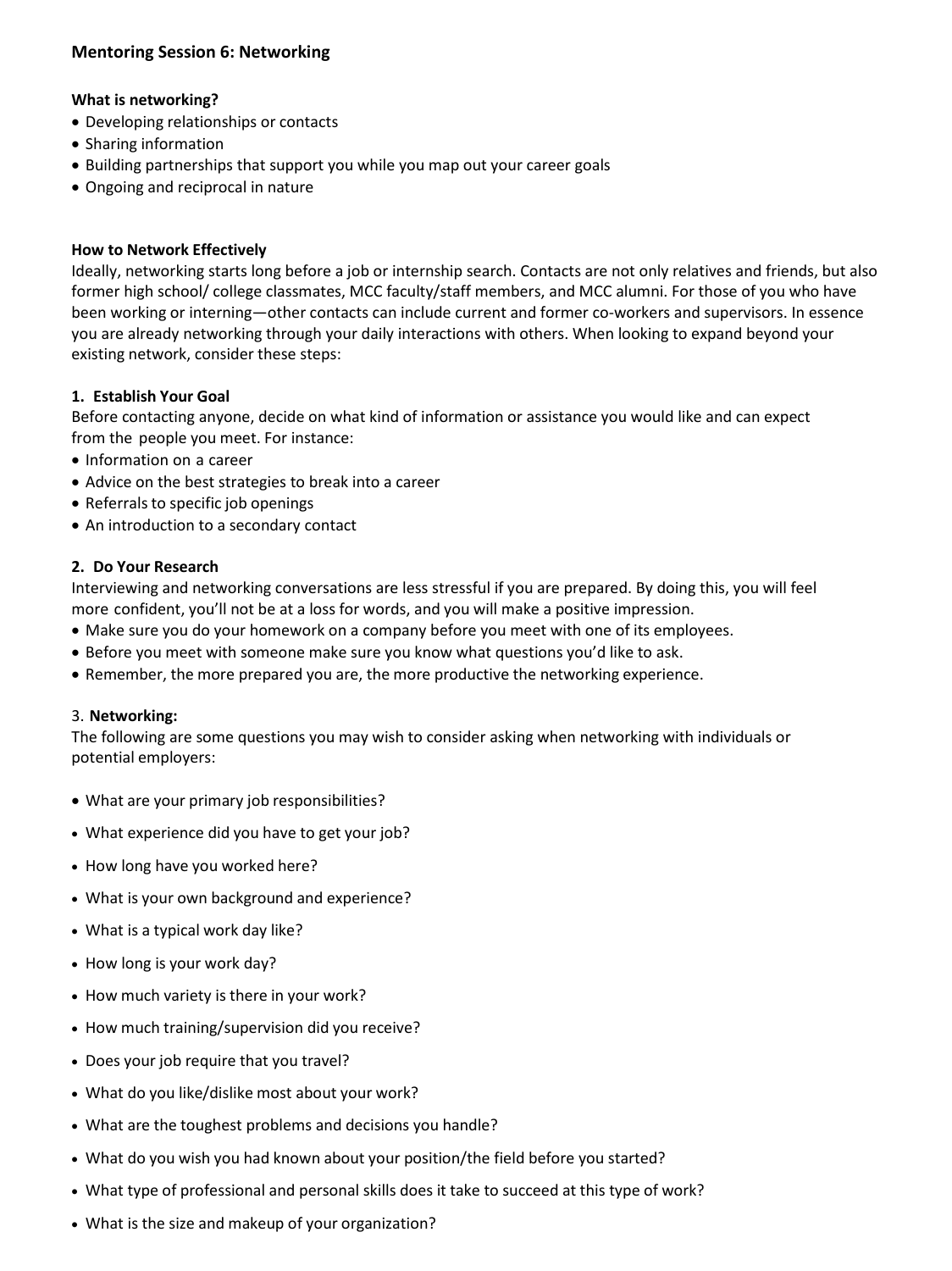- What is a typical starting salary for someone with my experience?
- What is the salary ceiling for an experienced employee?
- What do you see as the major issues/ trends in the field today?
- What books or journals would you recommend that I read?
- Which professional associations should I join?
- Do you recommend that I enroll in any particular classes?
- What opportunities for advancement are there in this organization or in the field?
- What would be a typical next career move for someone in your position?
- What recommendations do you have for me regarding a job search strategy?
- What other people do you recommend that I talk with? May I tell them that you referred me to them?

# **4. Make Contact**

When you contact someone, give them some information about you. For example, let them know that you'll be graduating soon, what your specific skills are, and the type of position/organization that you are seeking. During yourconversation you might:

• Ask for information and advice for someone seeking to enter their field or find employment with their organization.

• Seek suggestions for other colleagues to talk to who have a connection to the industry or position that you are seeking.

- Ask them if you may use their name as a referral.
- Offer to send them a copy of your resume and ask them to keep you in mind if they should hear of any openings.

#### **5. Send a Thank-you Note or Email**

The person that you have spoken with has given you their time; a valuable resource. Express your appreciation for themeeting/interview with a note of thanks and include any actions that you will take as a result of the meeting. This step should not be overlooked, it is one tangible way that you'll begin to build your network of contacts.

#### **6. Set Goals for Ongoing Networking & Follow Up**

Think about how many people you will try to call in one week, how many meetings you should attempt to schedule, and how many networking events you'll attend. As part of your goal setting, make sure that you follow up with existing contacts. Be sure to let your initial contacts know of the outcomes of your meetings. In other words, keep your contacts informed about your progress and any success you have had.

#### **7. Always Reciprocate**

When you ask others for help, be prepared to return the favor.

#### **8. I'm Ready**

Engage professionals with LinkedIn and/or other social media - remember to keep your profile and interactions professional. Any information that is posted is fair game for employers and the public at large to view. Attend information sessions hosted by various organizations. Watch for events featuring guest speakers within certain fields through your academic department or student organizations.